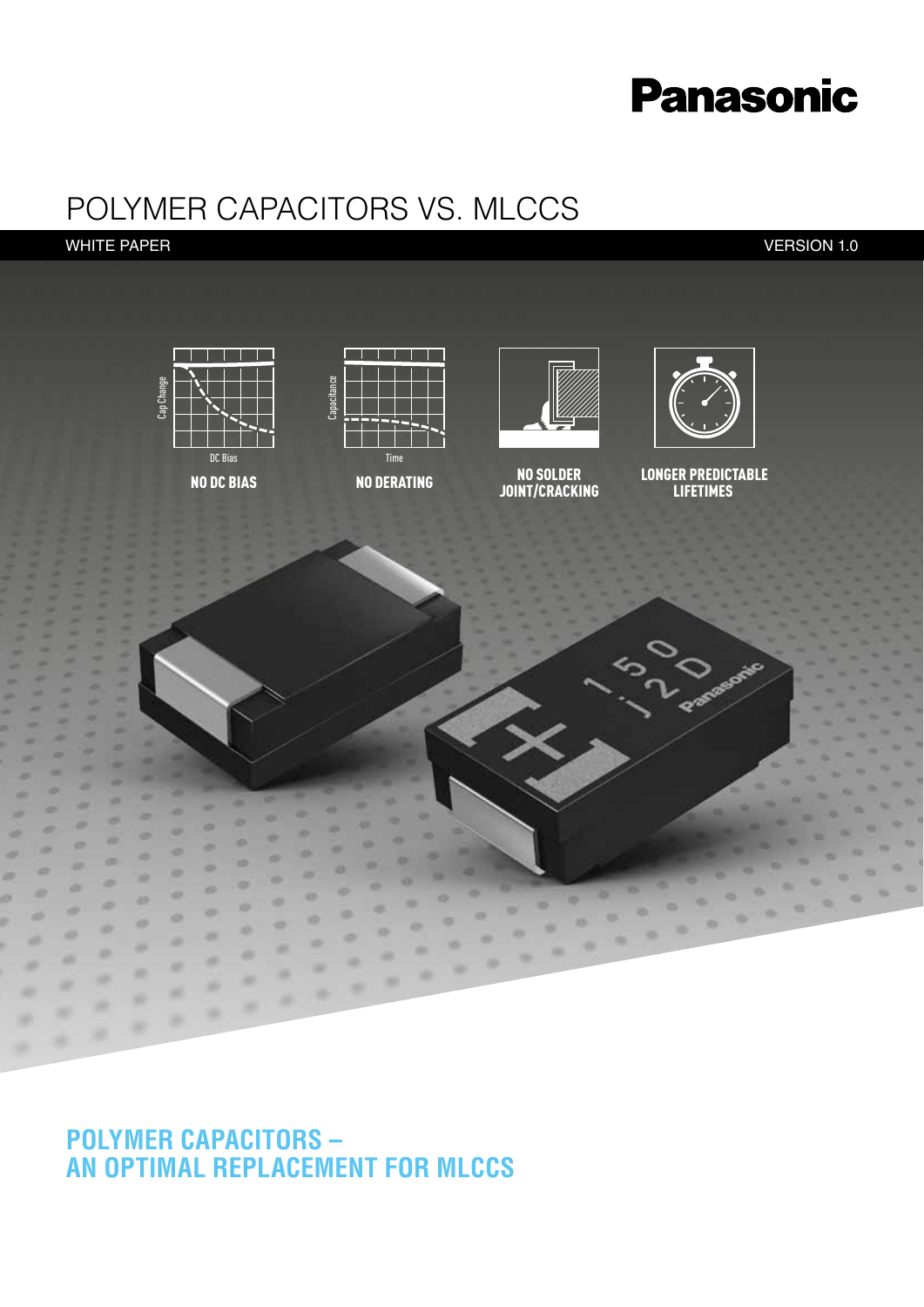### TABLE OF CONTENTS

| POLYMER CAPACITORS AS ALTERNATIVE TO MLCCS5 |  |
|---------------------------------------------|--|
|                                             |  |
|                                             |  |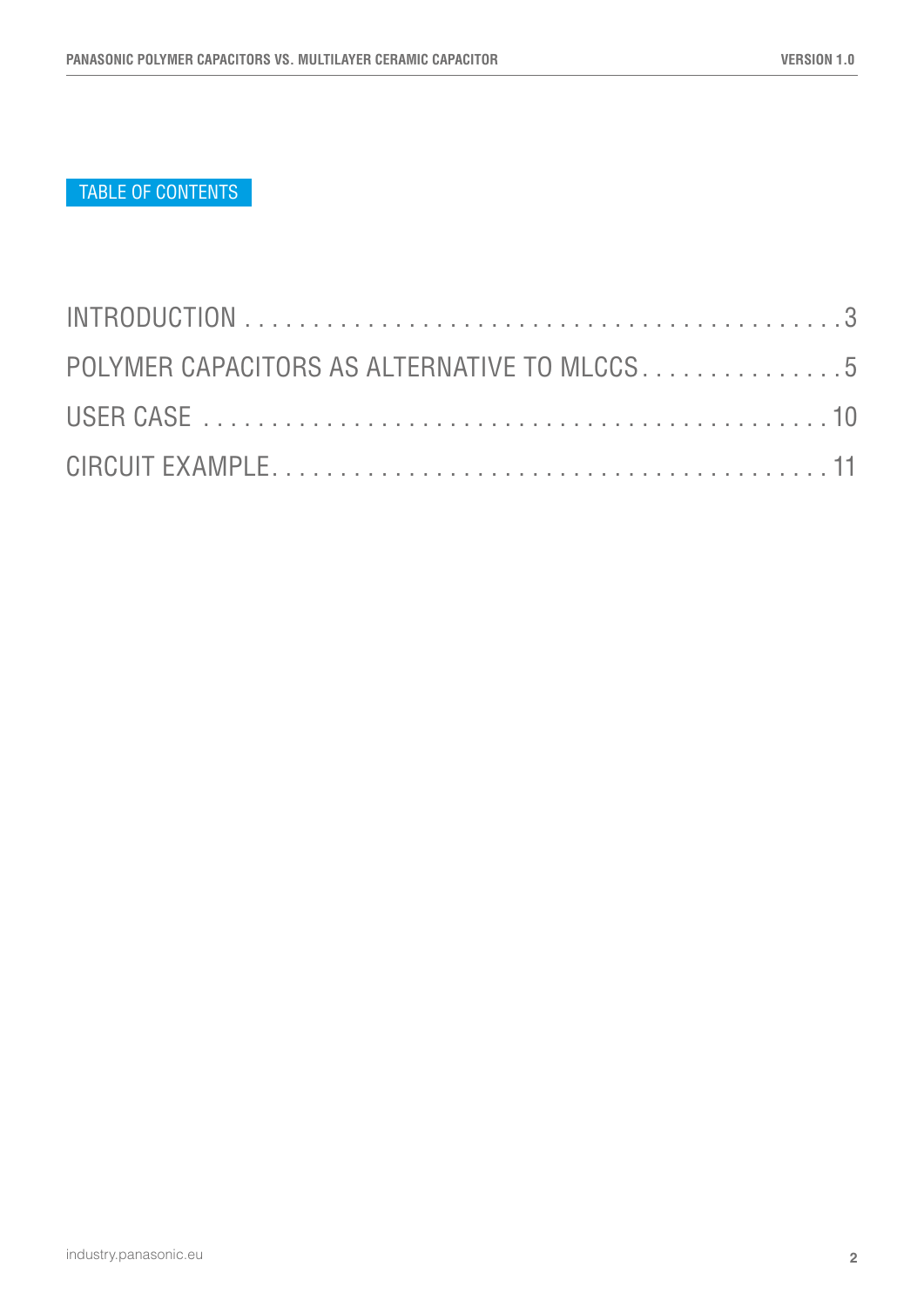#### INTRODUCTION

Most often capacitor selection to the uninformed seems like a simple choice but the demands, challenges and expectations of modern electronics prove otherwise. As more electronic systems continue to be integrated into our automobiles, the need for capacitor technologies that deliver high reliability, long life, stable performance, low ESR and low cost continue to grow. Polymer capacitors sumer, medical, and aerospace segments for more than have met these needs in the enterprise, commercial, con-15 years. But polymer technology has been challenged when it comes to meeting the AEC Q200 requirements. Today, these challenges are being overcome as polymer tive segment. These changes are a direct answer to the capacitor technology makes it entrance into the automonew requirements capacitors have to fullfil. In order to exemplify lets take a look at e.g. DCDC converters and how their requirements have changed: While DCDC converters have been required to have high efficiency, low noise and miniaturization, one of recent additional requirements is faster transient response characteristics to the load change. This is because ICs, etc. have been developing into the directions of higher speed, larger cur-<br>rent and lower voltage operation. These achievements of the semiconductor industry have set trends in current tion, increasing load current, miniaturization and higher and future electronic devices: Efficient power consumpswitching frequencies. IC operation of the high-speed and large current comes to increase variations in current load, and the low voltage operation comes to require very accurate stability in voltage. All of them require faster transient response for the converter to support the ICs. These trends entail capacitors that can cope with higher current loads while at the same time the available volume is decreasing. Electric engineers find themselves more and more confronted with the task to balance between high performance & power density vs. long term endur-<br>ance, high reliability & safety.

The selection of a suitable output/input capacitor plays verters. "Some 99 percent of so-called 'design' problems an important part in the design of switching voltage conassociated with linear and switching regulators can be traced directly to the improper use of capacitors", states the National Semiconductor IC Power Handbook.

### "Polymer capacitors offer higher capacitance values than MLCC "capacitors

The importance of the output capacitor in switching DCDC converters is related to the fact that it is (together with the main inductor) the reservoir of electric energy flowing to the output and it smoothes the output voltage. Some important considerations for input capacitors used in DCDC converters are the power dissipation and ripple performance. To maintain the voltage and to make sure the rail voltage is stable to the converter, an input capac-<br>itor is required.

puts of DCDC converters. Table 1 shows various kinds of Various capacitor types can be used in the input and outpacitors (MLCC), and ranks their performance according Cap, POS-Cap, film capacitor, and multilayer ceramic cacapacitor including electrolytic capacitors, OSCON, SPto each characteristic. The application typically dictates trolytic, polymer, or tantalum) to use in the design. But the best choice of capacitor type (MLCC, aluminum elecentiation can be made: while electrolytic capacitors pro-<br>vide the largest ESR these capacitors suffer significant before we get to that, generally speaking, following differ-<br>entiation can be made: while electrolytic capacitors probefore we get to that, generally speaking, following differdegradation in capacitance and leakage current at higher temperatures and frequencies. Ceramic capacitors have itance derating. Though ceramic capacitor can operate sient performance but they have limitations on capaca very low ESR and ESL that makes them great for tranat very high ripple currents, they suffer the non-graceful aging failure and require lower operating electric fields. Polymer electrolytic capacitors are mainly used in power supplies of integrated electronic circuits as buffer, bypass and decoupling capacitors, especially in devices with flat pacitors, but offer higher capacitance values than MLCC, or compact design. Thus they compete with MLCC caand they display no microphonic effect (such as class 2 and 3 ceramic capacitors).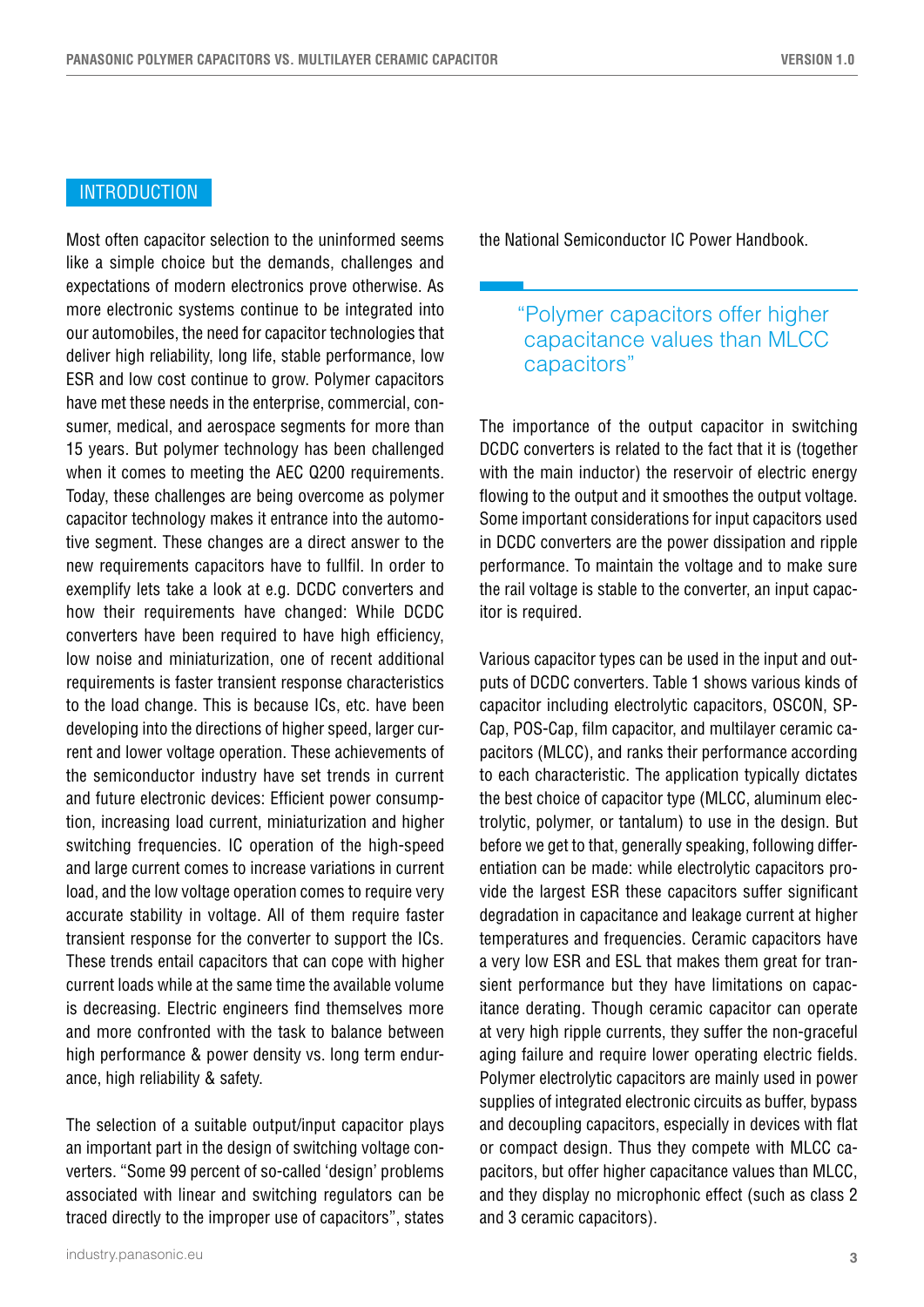Table 1

|                                    | Capacity                   | Temp<br>Characteri-<br>stic | DC bias<br>Characteri-<br>stic | Voltage<br>Range | Size                      | <b>ESR</b>   | Ripple       |
|------------------------------------|----------------------------|-----------------------------|--------------------------------|------------------|---------------------------|--------------|--------------|
| Electrolyte                        | $\boldsymbol{\mathcal{W}}$ | $\checkmark$                | $\checkmark$                   | $\checkmark$     | $\boldsymbol{\mathsf{x}}$ | $\circ$      | $\circ$      |
| <b>OSCON</b>                       | $\checkmark$               | $\checkmark$                | $\checkmark$                   | $\checkmark$     | $\checkmark$              | $\checkmark$ | $\checkmark$ |
| SP-Cap                             | $\bullet$                  | $\checkmark$                | $\boldsymbol{\mathcal{W}}$     | $\circ$          | $\bullet$                 | $\checkmark$ | $\checkmark$ |
| POS-Cap                            | $\checkmark$               | $\checkmark$                | $\checkmark$                   | $\bullet$        | $\checkmark$              | $\checkmark$ | $\checkmark$ |
| <b>MLCC</b>                        | $\boldsymbol{\mathsf{x}}$  | $\circ$                     | $\boldsymbol{\mathsf{x}}$      | $\checkmark$     | $\checkmark$              | $\checkmark$ | $\checkmark$ |
| Very good v good<br>O medium X bad |                            |                             |                                |                  |                           |              |              |

pacitor type in DCDC converter input and output filters, MLCCs capacitors are by far the most widely used cadue to their earlier mentioned low ESR, low ESL and low costs. So does this mean the equation is: no capacitor next MLCC when it comes to DCDC converters? It is not that easy as it might seem, especially since there are still some downsides to be considered when it comes to us-<br>ing these capacitor in DCDC converters:

- > Small capacitance per volume, especially for class 1 dielectric materials (NO/COG)
- $>$  Large body sizes prone to cracking with PCB flex
- > DC bias instability
- > Piezo-Effect (singing)

tured by large capacitance and "The polymer capacitor are feaexcellent bias characteristics"

This is where polymer capacitors come into play. Panasonic is a leading manufacturer of Solid Polymer Aluminum Capacitors: SP-Caps and OS-CON, Tantalum Polymer Capacitor – POS-CAP as well as Polymer Hybrid Aluminum Electrolytic Capacitor technologies and has the longest design-in expertise and experience on the market. Conductive polymer aluminum solid capacitors, abbreviated to "polymer capacitors" in the following, pacitors) are featured by large capacitance and excellent pacitor (as well as conventional aluminum electrolytic cahave been extending in their application. The polymer cabias characteristics which multilayer ceramic capacitors teristics. Regarding ESL, which is determined by inside es polymer capacitors have extremely low ESR characcan never compete with. In addition to these advantagstructure and terminal configuration of the capacitors, by making structural improvements, the polymer capacitors lyte in service life and the changes of characteristics at a have low ESL. Also concerning the dry-out of electrorange of low temperatures the polymer capacitors have realized very high reliability and superior low temperature characteristics by using solid polymer materials as an .electrolyte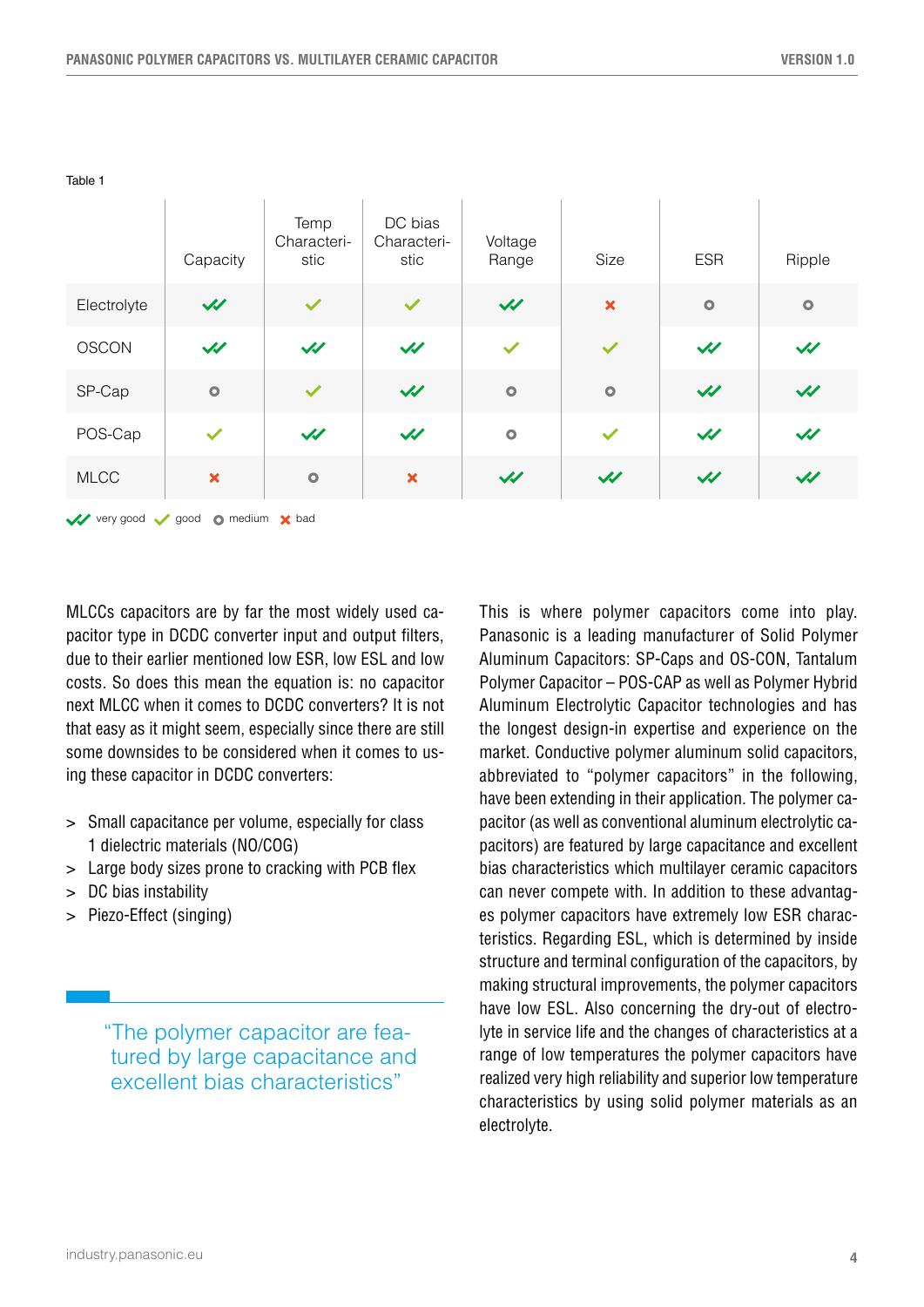#### POLYMER CAPACITORS AS ALTERNATIVE TO MLCCS

Especially the SP-CAPs and POS-CAPs with their small size factor and cubical form are the go to products when it comes to the replacement of MLCCs. By looking closer at the characteristics of these different technologies once can see some major differences between them.

#### **Stable vs. Frequency**

Stable Capacitance: Figure 1 below shows the change in capacitance over a wide frequency range for different technologies. It clearly shows that polymer capacitors exhibit very similar performance to multi-layer ceramic .capacitors

> "Capacitance for polymer capacitors does not vary signifi-<br>cantly"



**2** Figure 1 **Figure 2** 

#### **Capacitance Density / Stability vs. DC Bias**

Looking at the results in figure 1 may rise the question why should somebody switch to polymer technology. The answer for this questions is: MLCCs cannot achieve the same high capacitance as polymer for the same given footprint and volume. Secondly, the MLCC exhibits strong capacitance dependence on DC bias due to ferroelectric tilaver ceramic capacitors have a property often not well dielectic materials used for MLCCs. High-capacity, mulliability require extensive whetting. The capacitance of understood by electronic designers *i.e.* stability and rethese devices varies with applied DC voltage which can lead to a capacity drop of more than 70% compared to the given specs on the data sheet. For polymer capacitors the capacitance does not vary significantly when the ap-<br>plication voltage changes (compare figure 2).

ing SP-CAPs or POSCAPs instead of MLCCs, which not This advantages allow a significant lower part count usonly safes space on the PCB but also is a cost factor by saving costs on parts and reducing the production steps. Especially pertinent given supply issues with MLCC, a phenomenon observed from early 2017 and expected to last well into 2019.

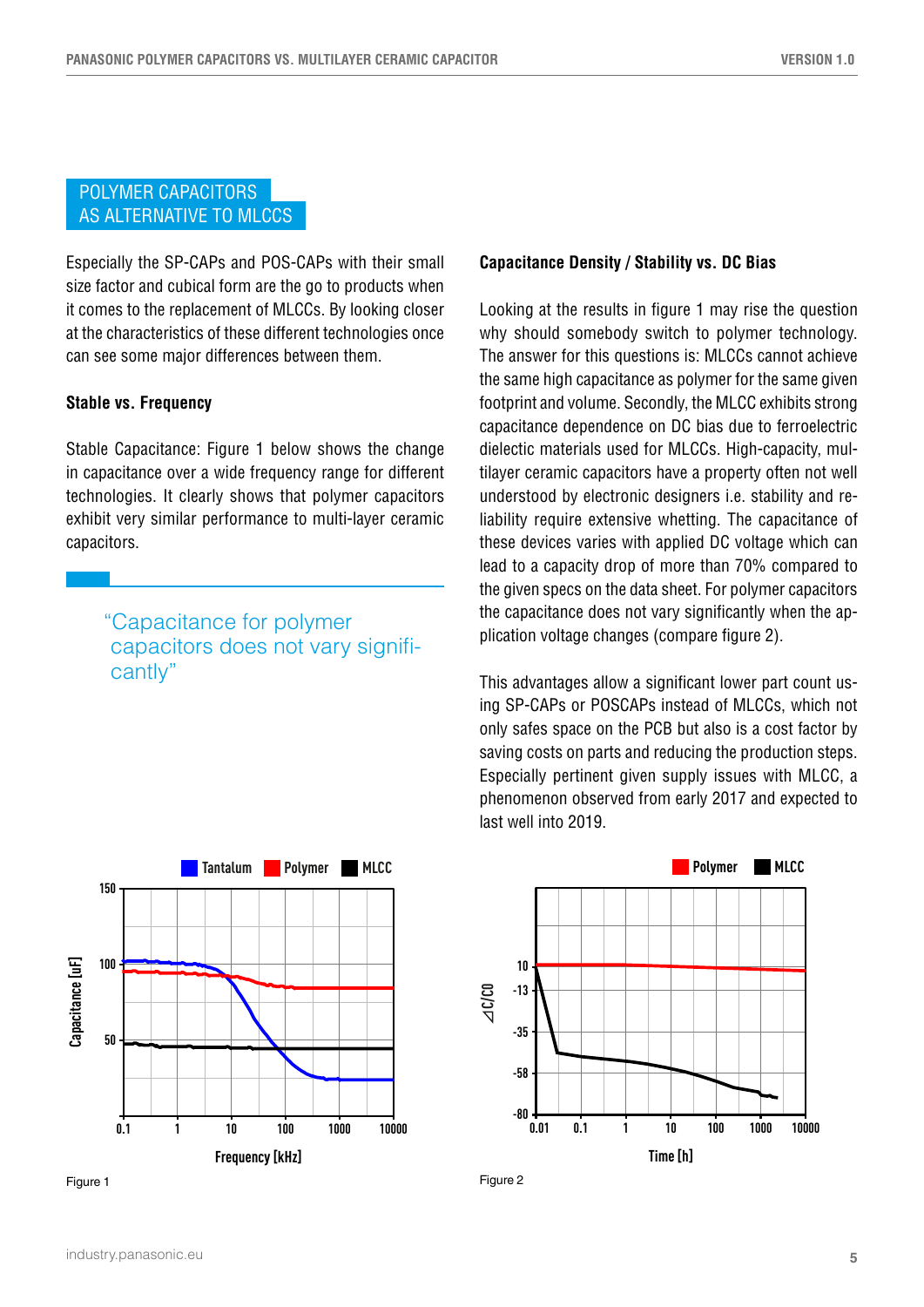#### **Stability vs. Temperature**

Figure 3 shows typical temperature characteristics. The erance range of each product. For polymer capacitors curve changes for MLCCs in various ways within the tolthe capacitance is growing in parallel to the temperature cording to the dielectric type but all of them suffer aging rise. The temperature characteristics of MLCCs differ acfailure by exhibiting temperature dependency and require tle and sensitive to thermal shock, so precautions need lower operating temperature. Ceramic capacitors are britto be taken to avoid cracking during mounting, especially ture range for ceramic capacitors is  $-40^{\circ}$ C to 85 $^{\circ}$ C or for high-capacitance large MLCCs. The typical tempera- $125^{\circ}$ C, wherein their capacitance varies about from  $+5\%$ ment potential to achieve higher ratings on density, field ture of 5 to 25°C. Polymer capacitors have great developto -40% having the sweet spot around the low temperastress and temperature (yet currently limited to 125°C) due to their working mechanism and dielectric materials advancement, yet higher dielectric constant polymers en-<br>able a high energy density.



Figure 3

#### **Piezoelectric Effects Ceramic Chip Capacitor**

teristic identified as piezoelectric effects that can cause Most dielectrics of ceramic capacitors exhibit a characunexpected signals in certain circuits. In some cases, the trical noise. When an electric potential or field is applied piezoelectric effect may result in the appearance of elecon the surface of an MLCC causes a deformation at a frequency range from 20Hz-20kHz, it could be audible to humans. This is then called the MLCC acoustic noise or singing noise (compare figure 4). A MLCC alone is in most cases not sufficient to generate problematic or disruptive Sound Pressure Level (SPL). But soldered on a PCB board the MLCC generates a spring mass system, which increases or dampens the oscillations depending on the frequencies.

### "MLCCs suffer aging failure by exhibiting temperature dependen-<br>cy"



4 Figure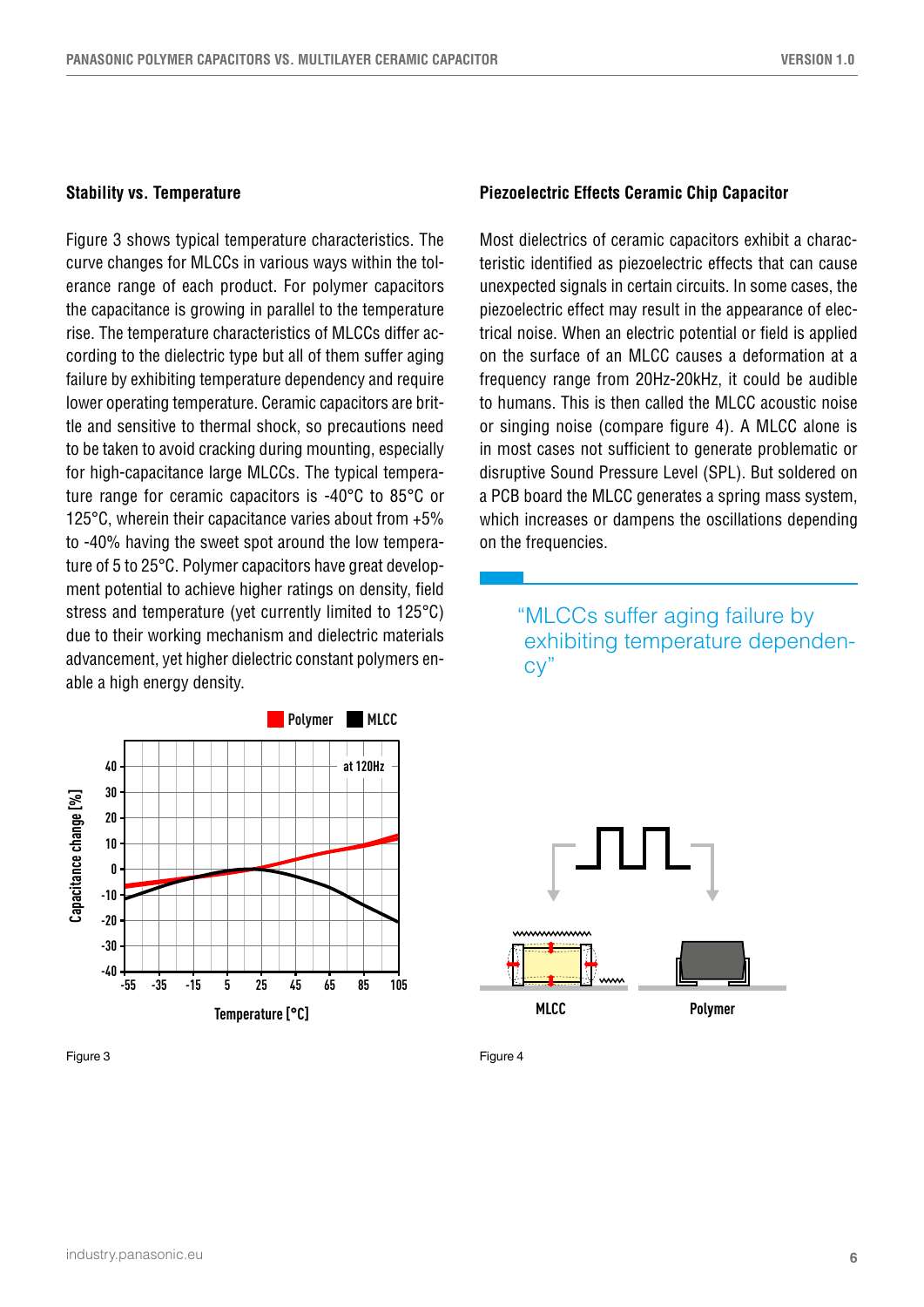#### **Robust**

Cracks in ceramic surface mount technology (SMT) components limit assembly reliability and yields. These mittent contact, variable resistance, loss of capacitance cracks manifest themselves as electrical defects: interand excessive leakage currents. That is why MLCCs are exposed to different reliability tests including thermal shock, board flex (bending), and biased humididty tests, etc., depending on the targeted applications. MLCCs are exposed to more than ten reliability test including thermal shock, board flex (bending), and biased humidity tests, etc., depending on the targeted applications. Among the ical resistance to cracking when MLCCs are subjected to reliability tests, the board flex test evaluates the mechanbending stress on the printed circuit board (PCB) that the quently during/between manufacturing steps and during MLCC is soldered on. The bending of PCB can occur freoperation under temperature variations. Flex cracking is due to excessive circuit board flexure.



Figure 5

es including problems during the manufacturing process, As for the causes of board flexure, there are various caussuch as solder stress due to an inappropriate amount of solder, stress applied at the time of depaneling or screw bly, in addition to drops, vibration, or thermal expansion fastening, or board flexure at the time of final assemduring use. Ceramics are strong in compression but weak in tension. It is for this reason MLCC supplieres provide recting the MLCC caps not to be layed out at the edges of guidelinesfor buying out MLCC on PCB boards, often dithe board or to control the direction of MLCCchip along the length rather than the width when tension is expected at a certain point of the PCB. This limits and may require changes on the part of the design engineer before closing a PCB layout. Thus, when a soldered MLCC experiences excessive board flex, a crack is easily generated in the element (compare figure 5). A flex crack can cause an electrical conduction between opposing internal elec-<br>trodes. It is also possible that an fail open can progress to a fail short with continue product usage. If a crack on a capacitor element progresses to a short circuit failure, it may cause problems such as heat generation, smoking, or ignition; therefore, it is indispensable to take measures against them, particularly in equipment where reliability is essential.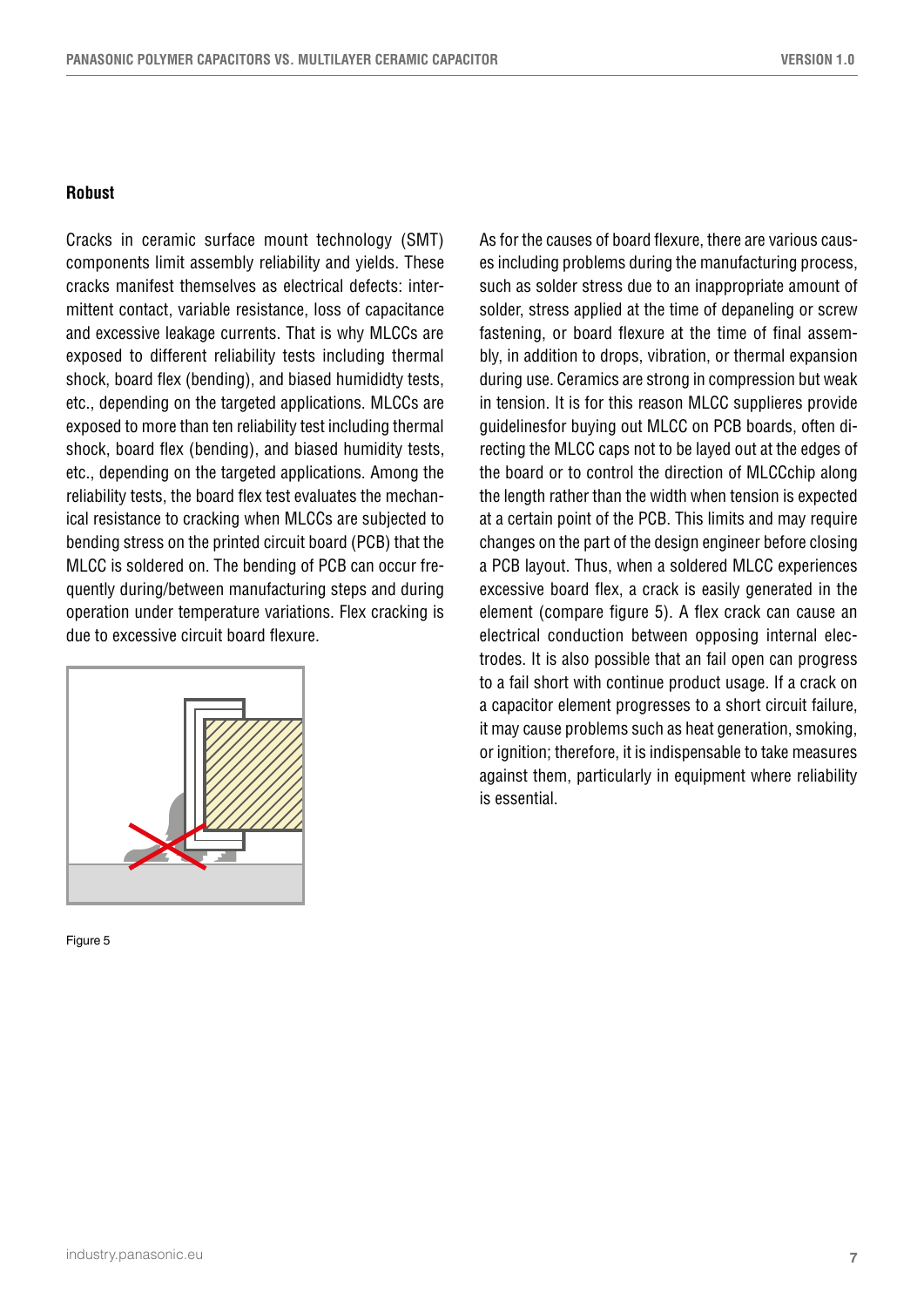#### **Safety**

Most ceramic capacitors have a fairly high voltage rating. If the capacitor experiences a voltage between its terminals higher than its rated voltage, the dielectric may break down and electrons will flow between the thin metal layers inside of the capacitor, creating a short. Luckily, most ceramic capacitors are built with a hefty safety margin and do not experience any sort of catastrophic failure (such as exploding). However, the rule of thumb dictates that you should derate ceramic capacitors by 50%, which means that if you are expecting to have a maximum of 5V between the capacitor's leads, then you should use a capacitor rated for 10V or more.

In order to understand the lifetime properties of polymer vs. MLCCs you have to take the construction and properties of each one into account (Please also compare figure 6 on the next page). Polymer capacitors are coming as chip type or wound type products. Since solid polymer capacitors are not regarded as components which are likely to be replaced in a device, they are often made in SMT (Surface-Mount-Technology). This allows them to take up less space on the PCB at the expense of being harder to unsolder if replacements are necessary. However, adopting SMT technology overall for a PCB also allows automated mounting, reducing costs and minimal human interference.

The use of solid electrolyte is a major advantage over electrolytic capacitors. In a wet electrolytic capacitor overheating can cause the electrolyte to evaporate. As it evaporates, pressure builds up within the capacitor and it may burst or even explode. Solid polymer capacitors don't have such risks- the capacitor either shorts or starts acting like an open circuit towards the end of its lifetime. Generally speaking, the reliability of polymer capacitors is much better than the reliability of electrolytic capacitors and particularly MLCCs.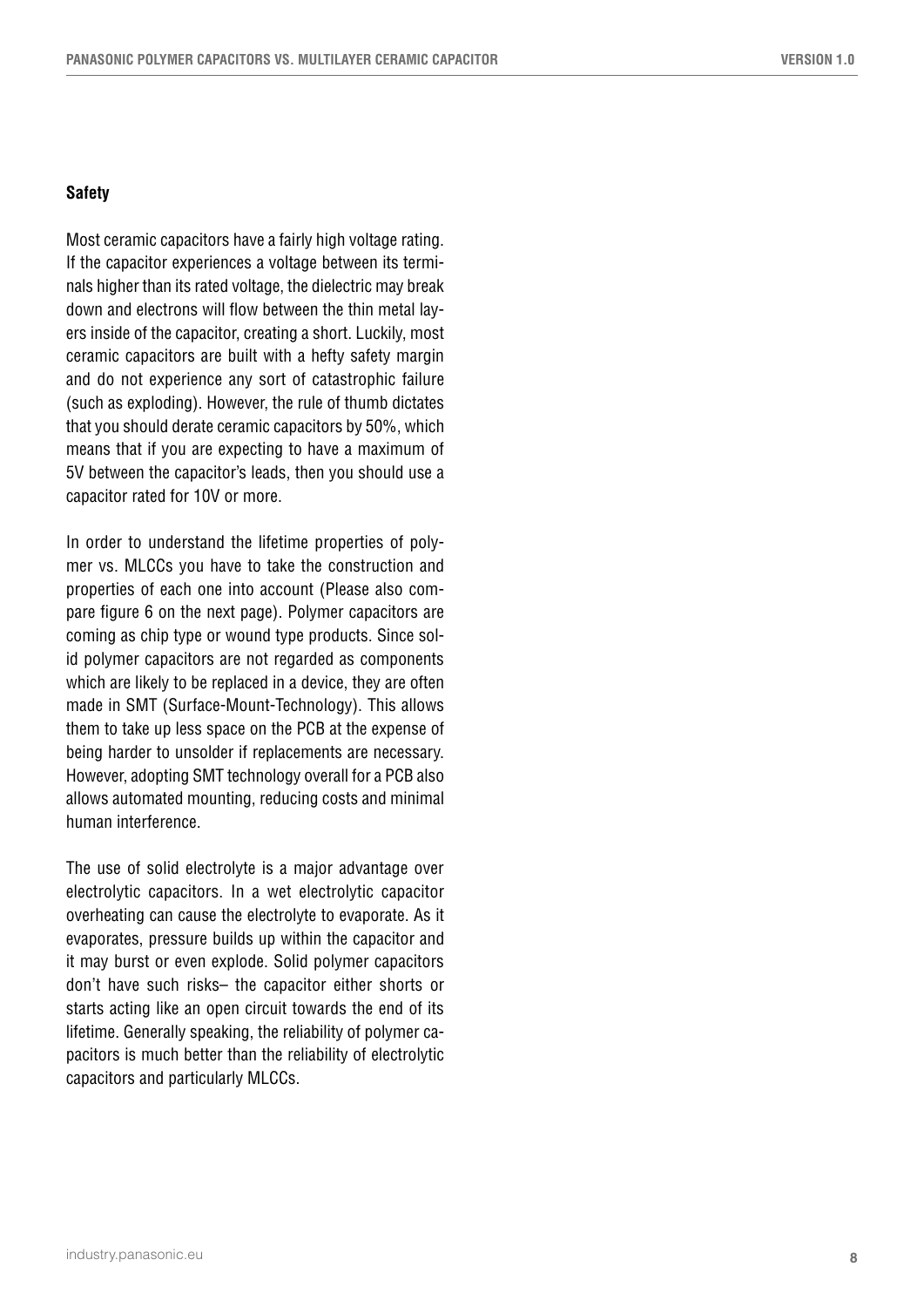

Figure 6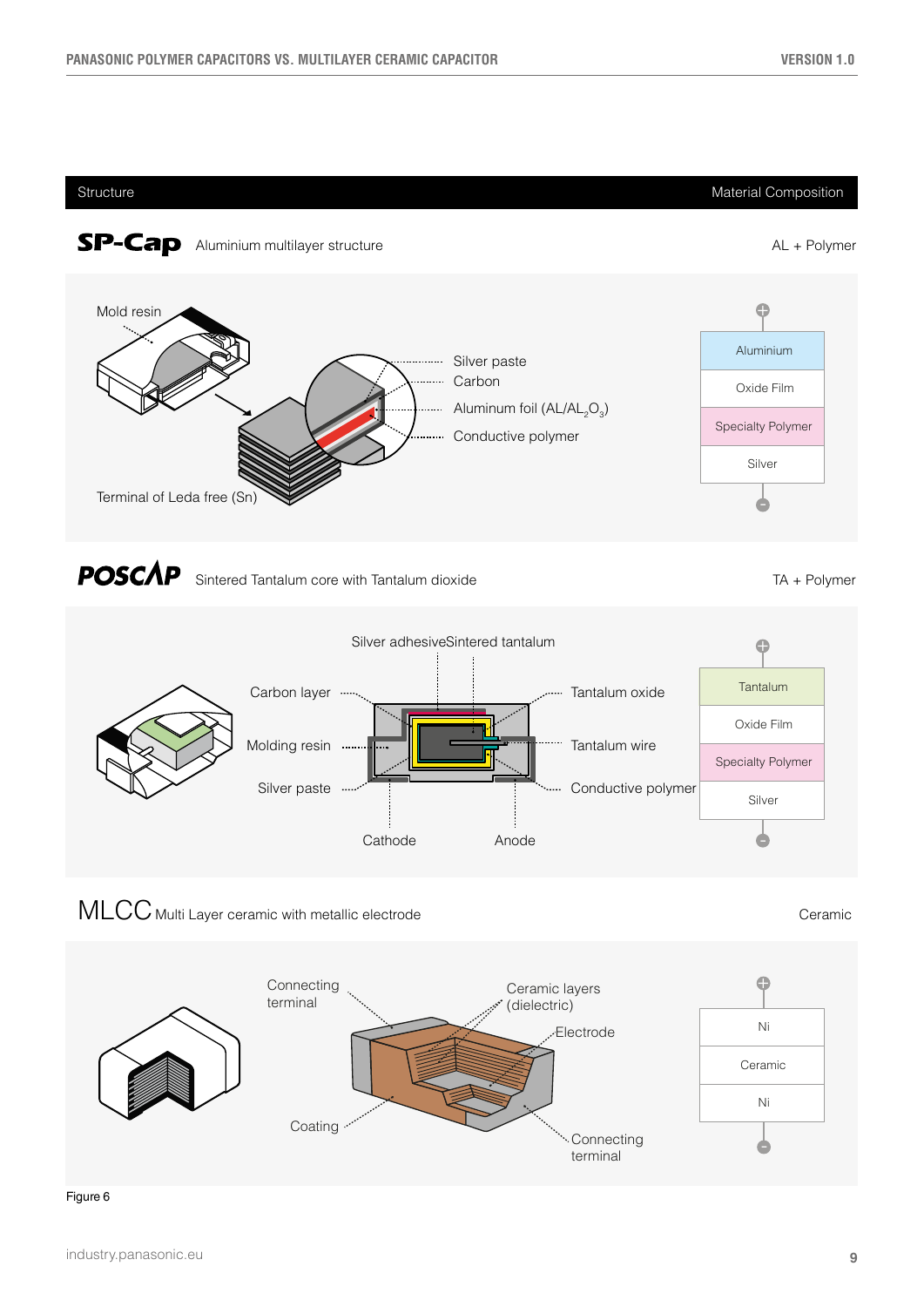#### **USER CASE**

The comparison of the characteristics outlined above is only partial in nature. Each type of capacitor is well suited to some fields and poorly suited to others. When actually designing circuits it is necessary to consider a number of factors on addition to the characteristics described above, such as cost and size, on order to select the best capacitor for the job if space is limited, all-purpose cations where the ability to deal with very high voltages MLCCs are the best. MLCCs are also suitable for applimance and ability to withstand reverse voltage. Typical is needed because of their high withstand voltage perforpolymer capacitors are a good choice when both, higher capacitance and low ESR are important. Especially the potential cost and space saving when comparing single polymer capacitors to an equivalent of multiple MLCCs can make a big different in designing PCBs.

lowing target specs for MLCC replacements with polymer Taking these considerations into account we define fol-:capacitors

- $>$  Voltage Lines: 16 to 35V
- > Capacitance:  $47 \mu F$  to  $560 \mu F$ (and since large capacitance is THE strength of poly-<br>mer capacitors – the higher the better)
- > Preferably B & D case sizes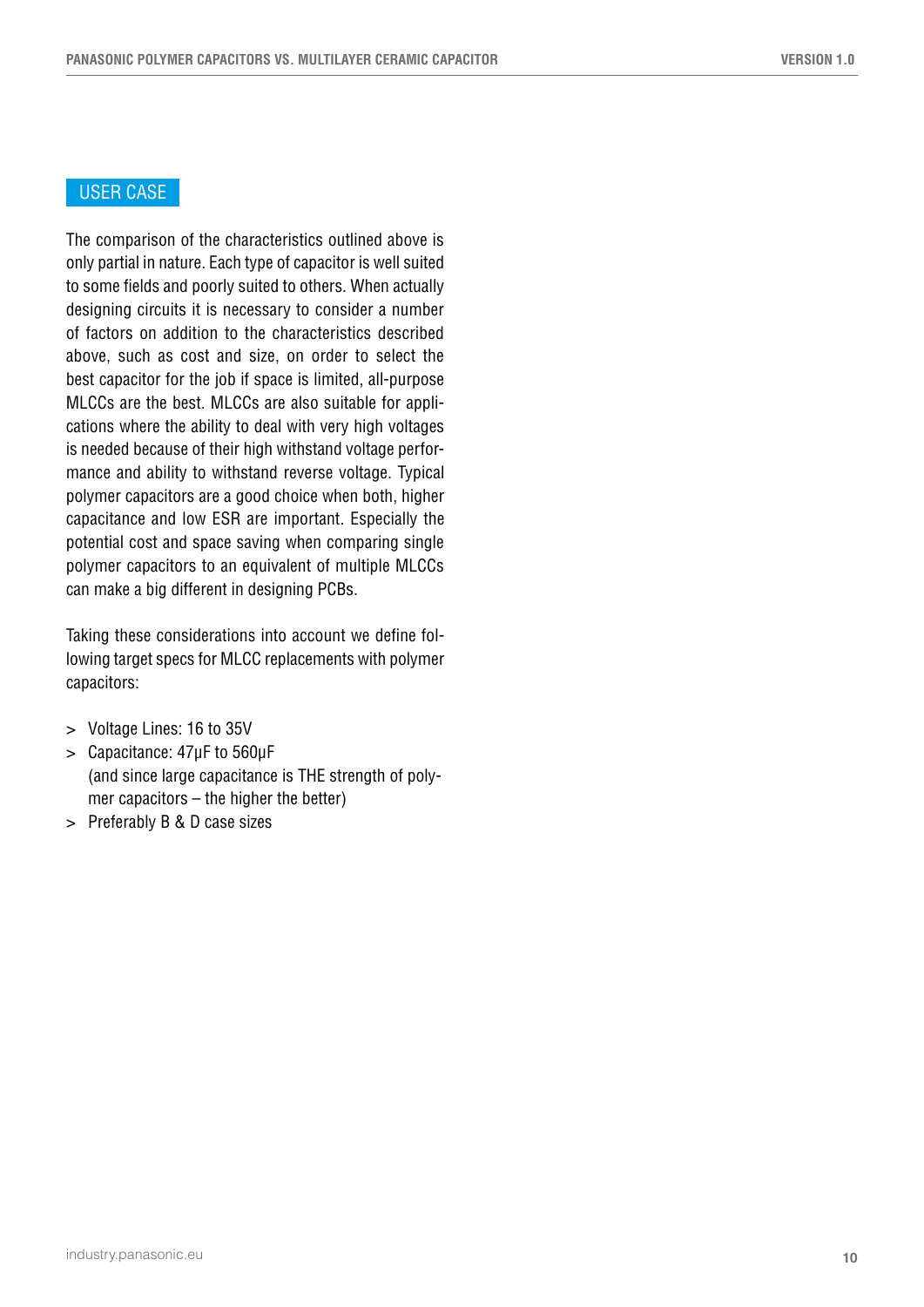